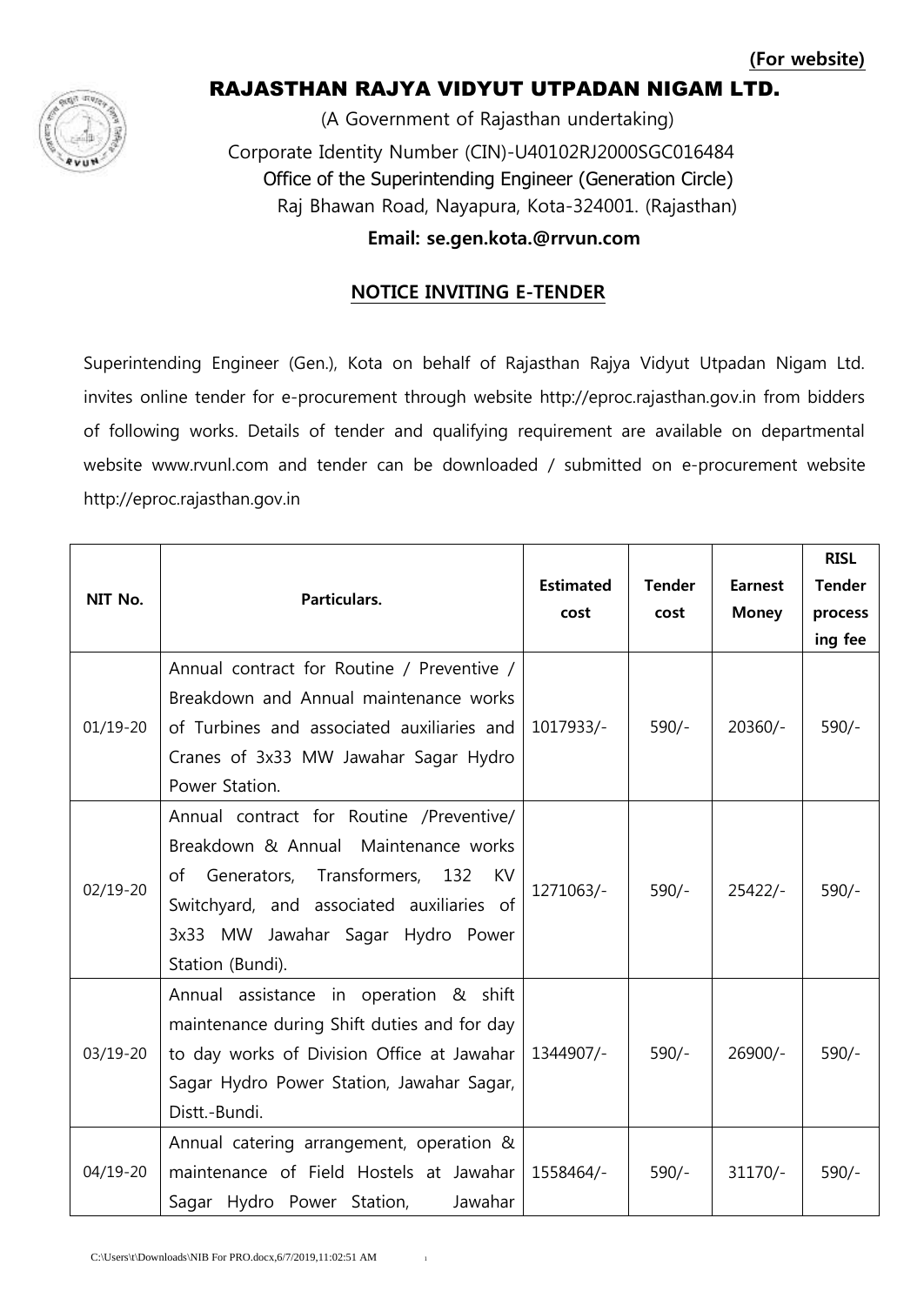|          | Sagar, Distt.- Bundi.                        |            |         |         |         |
|----------|----------------------------------------------|------------|---------|---------|---------|
| 05/19-20 | Hiring of 5 nos. Computer with laser Printer |            |         |         |         |
|          | operator for various offices under<br>and    |            |         |         |         |
|          | Superintending Engineer (Gen.), RVUN, Kota   | 560000/-   | $236/-$ | 11200/- | $590/-$ |
|          | Executive Engineer at RPS/ JS PS/<br>&       |            |         |         |         |
|          | Rawatbhata/ Jawahar Sagar.                   |            |         |         |         |
| 06/19-20 | of<br>Draft<br>Penstock/<br>Tube<br>Painting |            |         |         |         |
|          | Cranes at RPS/JSPS/MHP,<br>Gantry/EOT        | $902165/-$ | $590/-$ | 18044/- | $590/-$ |
|          | Rawatbhata /Jawahar Sagar/Mangrol            |            |         |         |         |

### **TENDER EVENT**

| Sr. | SCHEDULE OF DATE & TIME                                                  | DATE       | <b>TIME</b> |  |
|-----|--------------------------------------------------------------------------|------------|-------------|--|
| No. |                                                                          |            |             |  |
| A   | Start Date & Time for Downloading the TENDER DOCUMENTS.                  | 28.05.2019 | 11.00 Hrs.  |  |
| B   | Start Date & Time for ONLINE SUBMISSION OF TENDER                        | 28.05.2019 | 11.00 Hrs.  |  |
| C   | Last Date & Time for Downloading the TENDER DOCUMENTS                    | 11.06.2019 | 15.00 Hrs.  |  |
| D   | Last Date & Time for ONLINE SUBMISSION OF TENDER                         | 11.06.2019 | 15.00 Hrs.  |  |
| E.  | Last Date & Time for Submission of DDs/online payment advice against     |            |             |  |
|     | Tender Document Cost & EMD & DD against Tender Processing Fee in         |            |             |  |
|     | physical form. (All the DDs/online payment advice must be deposited in   |            | 15.00 Hrs.  |  |
|     | the office of SE (Gen.), RB Road, Kota.)                                 | 11.06.2019 |             |  |
| F.  | Date and time & Place for online opening of Technical Bid (In the office | 12.06.2019 | 15.30 Hrs.  |  |
|     | of SE (Gen.), RRVUNL, Kota).                                             |            |             |  |

#### **Note:-**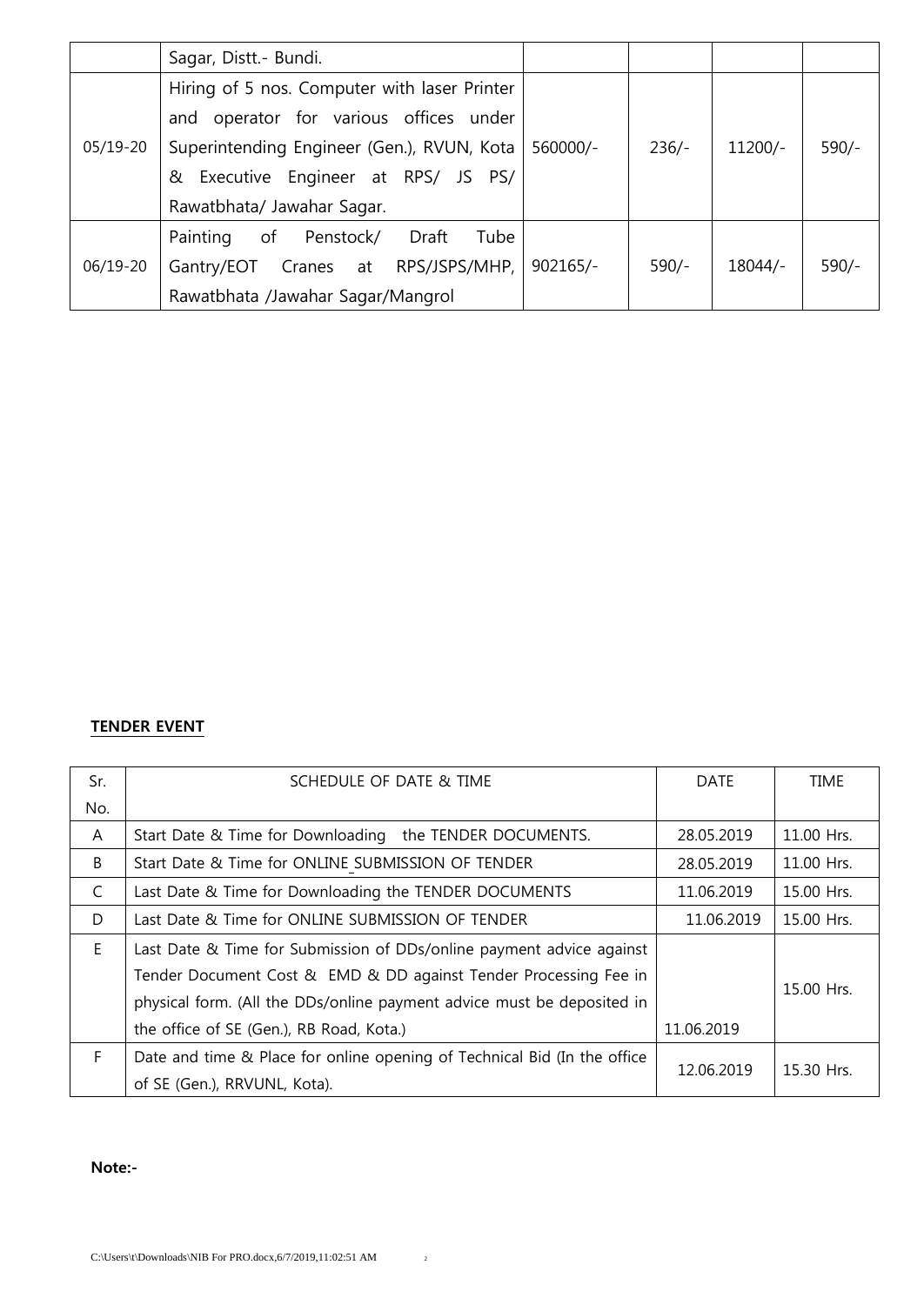- 1. All bidders are mandated to get enrolled on the e-procurement portal http://eproc.rajasthan.gov.in in order to download the tender documents & other particulars in the subsequent bidding process.
- 2. The tenderer shall deposit the tender processing fee in form of bank DD, payable in favour of MD, RISL, Jaipur (Payable at Jaipur) where as tender cost & EMD has to be paid in form of crossed demand draft/bankers cheque, payable at Kota in favour of AAO (Gen.), RRVPNL, Kota or / Online payment (for EMD & Tender cost only) and must be submitted in the office of the Superintending Engineer (Gen.), RRVUNL, R.B. Road, Kota.
- 3. Any Corrigendum/amendment, if any will be issued on [http://eproc.rajasthan.gov.in](http://eproc.rajasthan.gov.in/), www.energy.rajasthan.gov.in/rvunl and http://sppp.rajasthan.gov.in

**Superintending Engineer (Gen) RRVUNL, Kota.**



**RAJASTHAN RAJYA VIDHYUT UTPADAN NIGAM LIMITED Corporate Identity No. (U40102RJ2000SGC016484) GENERATION CIRCLE, Raj Bhawan Road, Kota-324001**